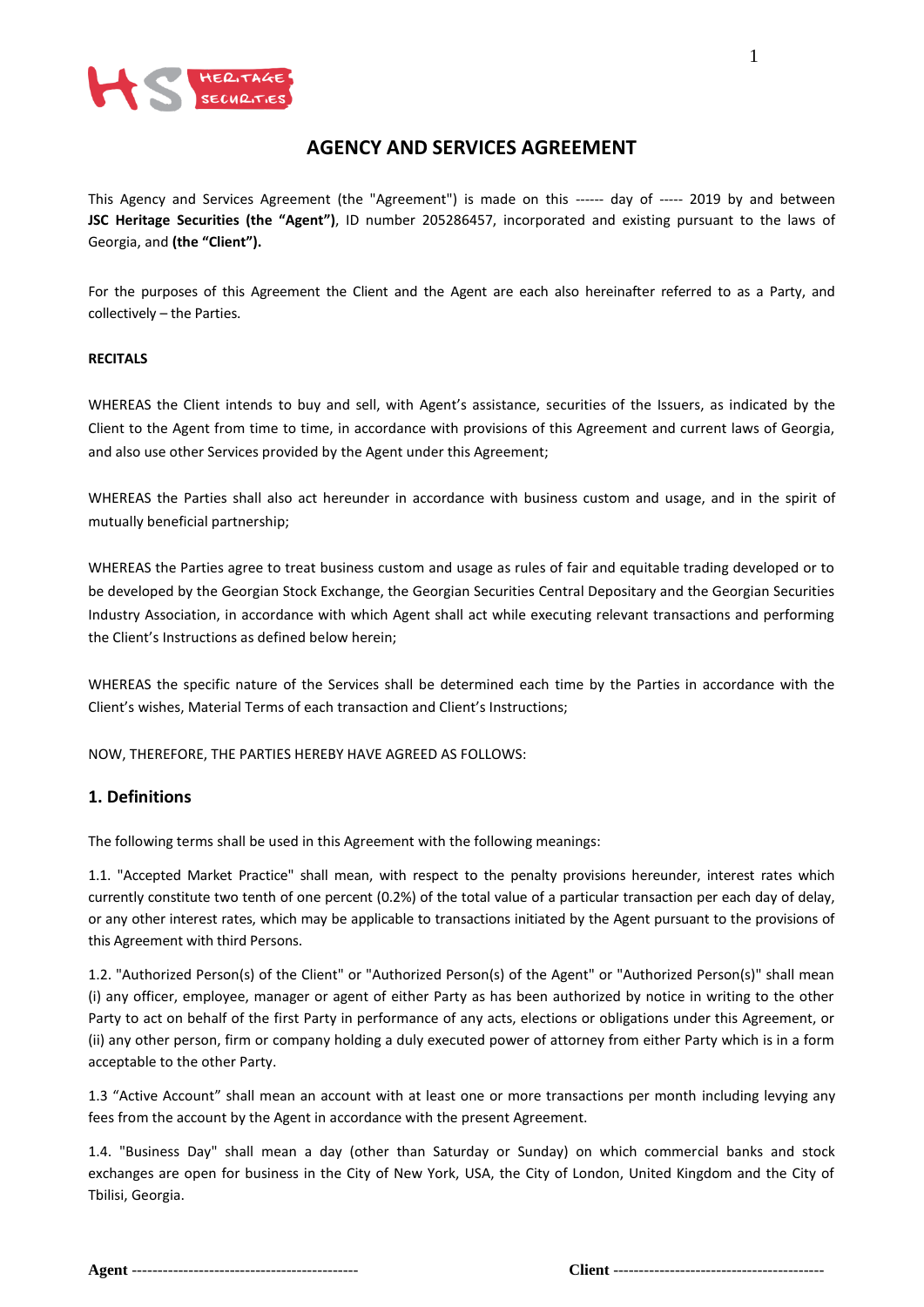

1.5. "Client" shall mean the Client and no other Person, unless otherwise agreed by the Parties. The Agent shall be entitled to deem the Client the principal.

1.6. "Funds" shall mean the Client's money, which: i) shall be transferred by the Client to the Broker-Client bank account of the Agent for purposes of purchasing the Securities according to the provisions herein in advance and prior to any transactions initiated by the Agent with third Persons (as defined below) according to the Client's Instructions; and/or ii) have been received by the Agent from third Persons as a result of an appropriate sale transaction of the Securities initiated by the Agent according to the Client's Instructions.

The Funds so transferred and/or received by the Agent shall be deposited and kept by the Agent in the Account. The amount of such Funds shall be stated by the Agent in the appropriate Statement (as defined below). The Client may transfer additional Funds to the Account or withdraw the Funds from the Account with a prior Instruction to the Agent, provided, however, that such withdrawal of Funds will not affect the previously accrued obligations of the Parties and shall not affect any transaction initiated by the Agent with a third Person pursuant to the Instructions. The Client shall transfer the Funds to specially designated Broker-Client account or accounts of the Agent as the Agent may from time to time inform the Client. Further, the Client hereby authorizes the Agent to use such Funds in its discretion in order to effect this Agreement and appropriate Instructions.

1.7. "Financing Cost" shall mean the cost of the Agent's funds that may be used by the Agent to finance transactions initiated by the Agent pursuant to the Instructions. The Financing Cost shall be equivalent to twenty four percent (24%) per annum in United States Dollars, unless the Parties otherwise agree. The Agent shall have the right to change the aforementioned rate, provided that such change shall be made on a reasonable basis and with a 10 (ten) Business Days prior notification to the Client. Any change in the rate of the Financing Cost shall be deemed accepted by the Client if a notification to the contrary is not received by the Agent from the Client within the time period set forth above.

1.8. "Instructions" shall mean any oral or written instructions from any Authorized Person of the Client received by the Agent, provided that:

a) For Agency Services (as defined in clause 3 hereof), Instructions shall include the Material Terms (as defined below) as well as any other relevant additional terms, if any;

b) For Depository Services (as defined in clause 4 hereof), Instructions shall include the following terms: the Issuer, type of the Securities, total nominal value (or number, if nominal value is not applicable), issuance number and date (if applicable), series of the Securities to be transferred or received (if applicable), the amount of Funds to be transferred or received, time period during which appropriate operation shall be taken as well as any other relevant additional terms;

c) Instructions are to be given in the English language;

d) Instructions shall be provided and carried out subject to the Laws (as defined below); and

e) The Agent shall not be required to perform any Instructions in the event such performance is prohibited, restricted or otherwise limited by the Laws and regulations applicable at the relevant securities market(s). The Agent shall notify, as soon as practicable, the Client about such prohibitions, restrictions or limitations, and the Parties shall decide on subsequent steps to be taken with respect to such Instructions. The Agent shall not be liable for any damages incurred by the Client in the event the Agent fails to perform Instructions due to limitations arising from the Laws and such regulations.

1.9. "Investment (Brokerage) Account" or the "Account" shall mean an internal account to be opened and maintained by the Agent for the Client pursuant to this Agreement in respect of the Funds and Securities, and which shall include, without limitations, the Issuer, type of the Securities, total nominal value (or number, if nominal value is not applicable), issuance number and date (if applicable), series of the Securities (if applicable) and the amount of Funds.

1.10. "Inactive Account" shall mean an account which is not "Active Account".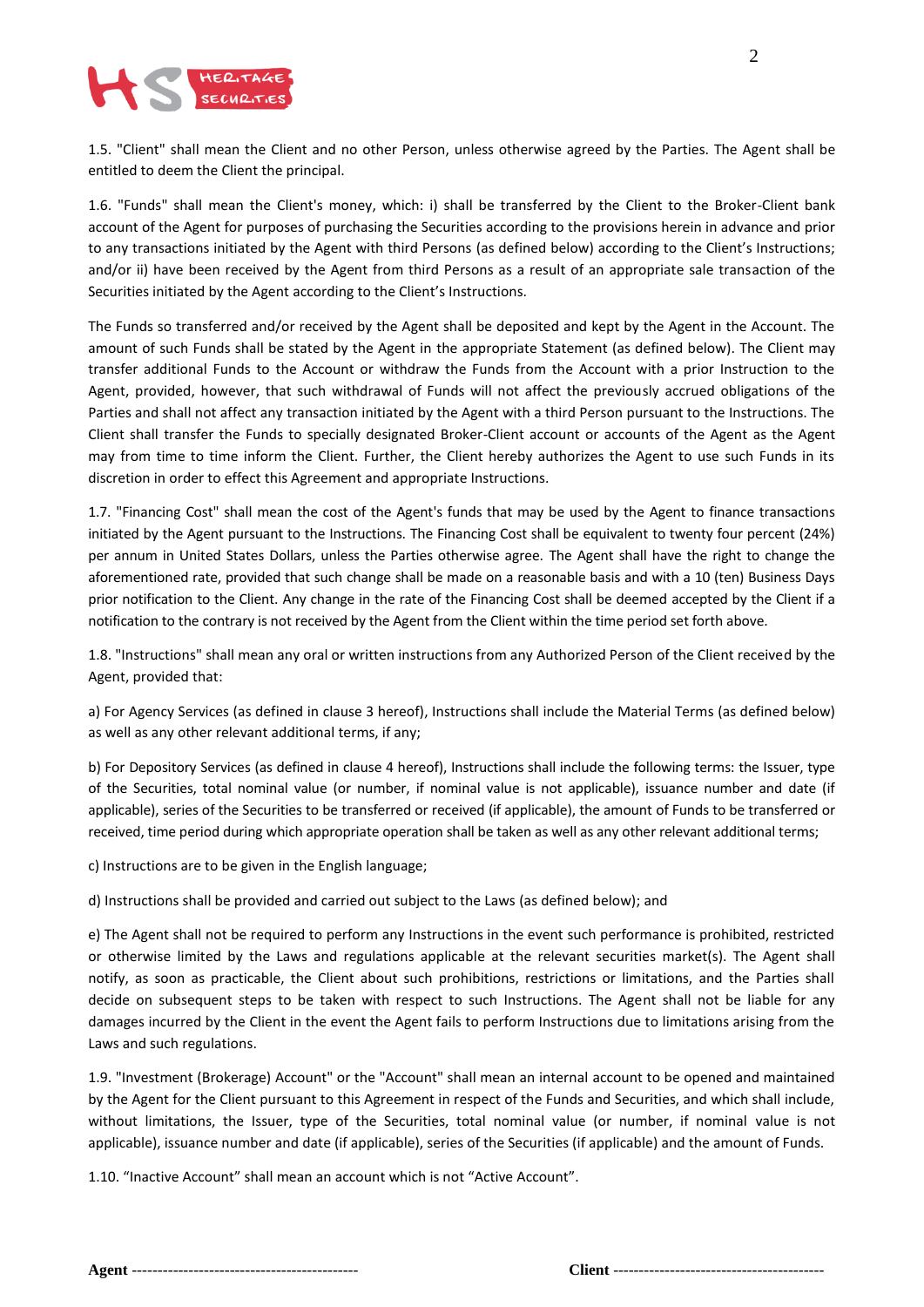

1.11. "Issuer" shall mean any legal entity duly organized and validly existing under the laws of its jurisdiction, which has issued the Securities.

1.12. "Laws" shall mean the applicable laws, governing the performance of any activities contemplated herein by the Agent or its designated agents, brokers/dealers, custodians or nominees.

1.13. "Legal Beneficiary and Beneficial Ownership Principles" shall have the meaning specified in Article 8 of this Agreement.

1.14. "Material Terms" shall mean the terms of the Trade Confirmation and any applicable transaction agreed upon by the Parties as the result of receipt by the Agent of Instructions from the Client on the Trade Date. At a minimum, the Material Terms shall include the following items:

- Trade Date;
- Settlement Date;
- Type of order (e.g., buy or sell, limit order, good till canceled, etc.);
- Issuer;
- Type of the Securities;
- Price of the Securities (in terms of value the Price of the Securities can be stated in US Dollars or in percentage of their total Nominal Value);
- Total Nominal Value and/or Quantity of the Securities (whichever is applicable);
- Accrued Interest (if applicable);
- Payment Amount (including applicable Agent's Fees).

1.15 "Method of Valuation" shall mean the method of determining the value of the Securities. For the purposes of this Agreement, the Method of Valuation shall consist of a commercially reasonable estimation undertaken independently by the Agent and shall reflect the price at which the Agent determines it may sell Securities in accordance with the terms of this Agreement. Such price shall be determined at the "bid" level for long positions and the "ask" level for short positions at the end of the trading period during which the Method of Valuation is required.

1.16. "Payment Amount" shall mean, in the event of the Client buying securities, the total value of the trade, increased by all the applicable Agent fees, as set forth in this Agreement, payable by the Client to the Agent.

In the event of the Client selling securities, the "Payment Amount" shall mean the total value of the trade, decreased by all the applicable Agent fees, as set forth in this Agreement, payable by the Agent to the Client.

In respect to the Securities with a coupon interest, the Payment Amount shall also include, in the total value of the trade, Accrued Interest, calculated on the Trade Date.

1.17. "Person" shall mean any individual, partnership, bank, joint venture, firm, corporation, company, association, trust or legal entity or any government subdivision or any agency, department or instrumentality thereof.

1.18. "Schedule" shall mean the list of the Services and the corresponding Fees, specified in Appendix I to this Agreement, which shall be an integral part of this Agreement.

1.19. "Securities" shall mean any notes, stocks, treasury stocks, bonds, debentures, loan notes, promissory notes, bills of exchange, evidences of indebtedness, certificates of interest or participation in any profit-sharing agreement, collateral trust certificates, transferable shares, investment contracts, certificates of deposit for a security, any put, call, straddle, options, or privilege on any securities, certificate of deposit, or group or index of securities, or any put, call, straddle, options, or privilege entered into on a national securities exchange relating to foreign currency and other as may be defined so according to the Laws, and shall include certificates, extracts from applicable depository institutions, evidencing the title thereto.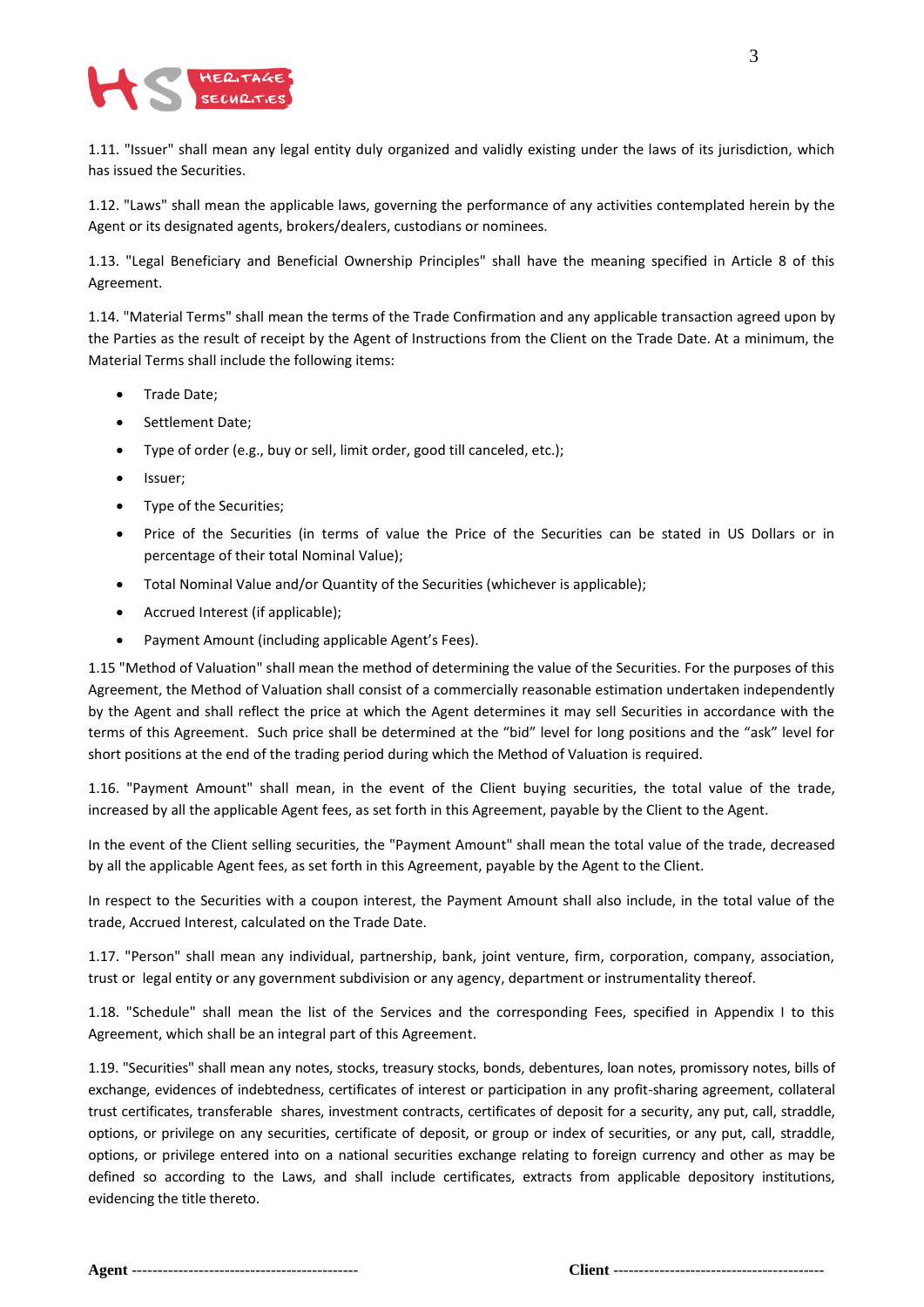

The Securities shall constitute those, which have been issued and registered under the Laws, and are traded in organized stock exchanges and palaces through a local broker/dealer or otherwise.

1.20 "Securities Safekeeping Fee" means the fee as defined in Appendix 1 hereto "Schedule of Fees and Services."

1.21. "Services" shall mean the services provided for by the Agent to the Client in accordance with this Agreement.

1.22. "Statement" shall have the meaning, specified in Article 11 of this Agreement.

1.23. "Trade Confirmation" shall be a prima facie evidence of a transaction entered into by the Parties pursuant to the Client's Instructions and shall be binding upon the Parties. The Trade Confirmation shall be (i) completed by the Agent substantially in the form of Appendix II to this Agreement (except to the extent otherwise agreed by the Parties or required by the Laws) and (ii) contain terms, including all Material Terms, agreed upon by the Parties. The Trade Confirmation shall also evidence the transfer of ownership rights from one Party to the other Party in respect of the Securities. In the event of any inconsistency between the provisions of the Trade Confirmation and the provisions of this Agreement, the provisions of the Trade Confirmation shall prevail.

1.24. "Trade Date" shall mean any Business Day on which all applicable Material Terms have been agreed upon by the Parties. Trade Date shall be stated in the Trade Confirmation.

1.25. "Settlement Date" shall mean a Business Day on which the Payment Amount shall be transferred by one Party to the bank account of the other Party, unless otherwise agreed by the Parties, and/or the Securities shall be credited by one Party to the securities account of the other Party.

#### **2. Subject of the Agreement**

2.1 The Client hereby retains the Agent to provide the Client with the Services pursuant to the terms and provisions of this Agreement and agrees to pay the Agent its Fees in accordance with the provisions of this Agreement, and the Agent agrees to provide the Client with the Services.

#### **3. Agency Services**

3.1. In accordance with the Instructions, the Agent shall use its commercially reasonable efforts to provide the following services to the Client (collectively the "Agency Services"):

(a) purchase the Securities identified by the Client in its Instructions;

(b) conduct registration of the Securities acquired hereunder pursuant to the terms of Articles 8 and 9 of this Agreement; and/or

(c) sell or otherwise transfer the Securities to a third Person, subject to prior agreement between the Parties and the Client's Instructions.

3.2. The Agent shall make appropriate entries in respect of the Account, evidencing execution by the Agent of the Instructions, and perform such other actions, specified in the Schedule or stipulated in additional agreements between the Parties.

3.3. The Agent shall, at its sole discretion, determine the counterparty to any applicable transaction it executes pursuant to the Instructions, and shall not be required by the Client to execute a transaction with a particular Person selected by the Client unless otherwise agreed by the Parties.

3.4. The Agent shall enter into applicable transactions with third Persons in its own name.

|--|--|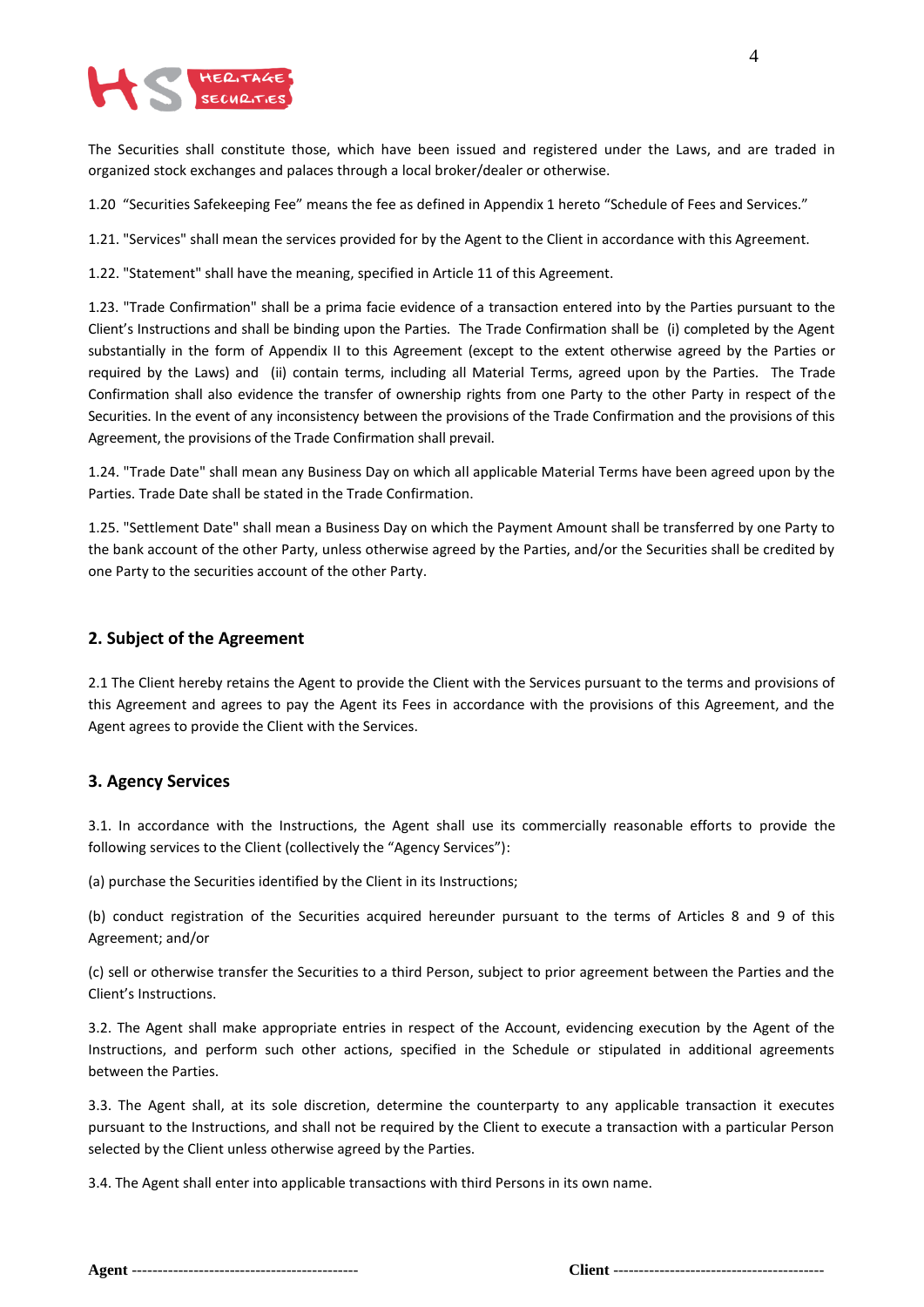

3.5. Unless the Agent has received a written Instruction to the contrary, any Funds which are to be received by the Agent from third Persons, including, without limitations, proceeds of the sale of the Securities, accrued interest and dividends thereon, shall be transferred by the Agent to the Account and be kept by the Agent for the purposes of further investments into the Securities in accordance with Instructions and the terms of this Agreement.

#### **4. Depository Services**

4.1. Pursuant to the relevant Instruction, the Agent shall provide the Client with the depository services specified in the applicable parts of the Schedule, if any (the "Depository Services").

4.2. The Client agrees to pay the Agent for the Depository Services in accordance with the charges set forth in the relevant parts of the Schedule, pursuant to the provisions of Article 6 of this Agreement.

4.3. The Depository Services shall be performed in accordance with the provisions of Article 5 of this Agreement.

#### **5. Settlement Procedure**

5.1. Not later than the next Business Day following the Trade Date, the Agent shall prepare and deliver to the Client or instruct its appointee to prepare and deliver to the Client an appropriate Trade Confirmation in accordance with Section 18.1 of this Agreement.

5.2. On the next Business Day following receipt from the Agent or its appointee of an appropriate Trade Confirmation, the Authorized Person of the Client shall acknowledge such Trade Confirmation and send it back to the Agent and its appointee (if applicable) in accordance with Section 18.1 of this Agreement.

5.3. When purchasing Securities, the Client shall transfer or otherwise ensure the availability of the Payment Amount in the bank account of the Agent no later than 10 am (Tbilisi time) on the day of the trade. Alternatively, the Client shall instruct the Agent to debit the Account, provided, however, that there is sufficient amount of the Funds in the Account. Appropriate Instructions to debit the Account shall also be communicated to the Agent. In the absence of such instructions, the Agent shall have the right to debit the Account and the Client shall be deemed to have given such Instructions.

5.4. The Securities so acquired by the Client under this Agreement shall be registered by the Agent and transferred to the Account on the Settlement Date specified in the Trade Confirmation. However, it is hereby agreed and acknowledged by the Client, that the Agent may delay its performance of these obligations in the event that proper arrangements for the extension of the credit or prepayment have not been made by the Parties, or subject to the arrangements of the Agent with a third Person acting as a broker/dealer, depository institution, clearing system or custodian for the Agent.

5.5. When selling Securities pursuant to the Client's Instructions, the Agent shall transfer or ensure the transfer of the Payment Amount pursuant to the terms of the Trade Confirmation to the Account on the Settlement Date specified in the Trade Confirmation or within a period not exceeding three (3) Business Days after the date of receipt of the Payment Amount by the Agent from the third Person, acting as broker/dealer, depository institution, clearing system or custodian for the Agent, provided, however, that there are sufficient Securities in the Account or proper arrangements for the extension of credit or prepayment have been made by the Parties. Therefore, the Client shall instruct the Agent to credit the Account in respect of the Funds due to the Client and debit the Account in respect of the Securities due to third Person. Appropriate Instructions to credit and debit the Account shall be given in an appropriate Trade Confirmation. In the absence of such Instructions, the Agent shall have the right to credit or debit the Account and the Client shall be deemed to have given such Instructions.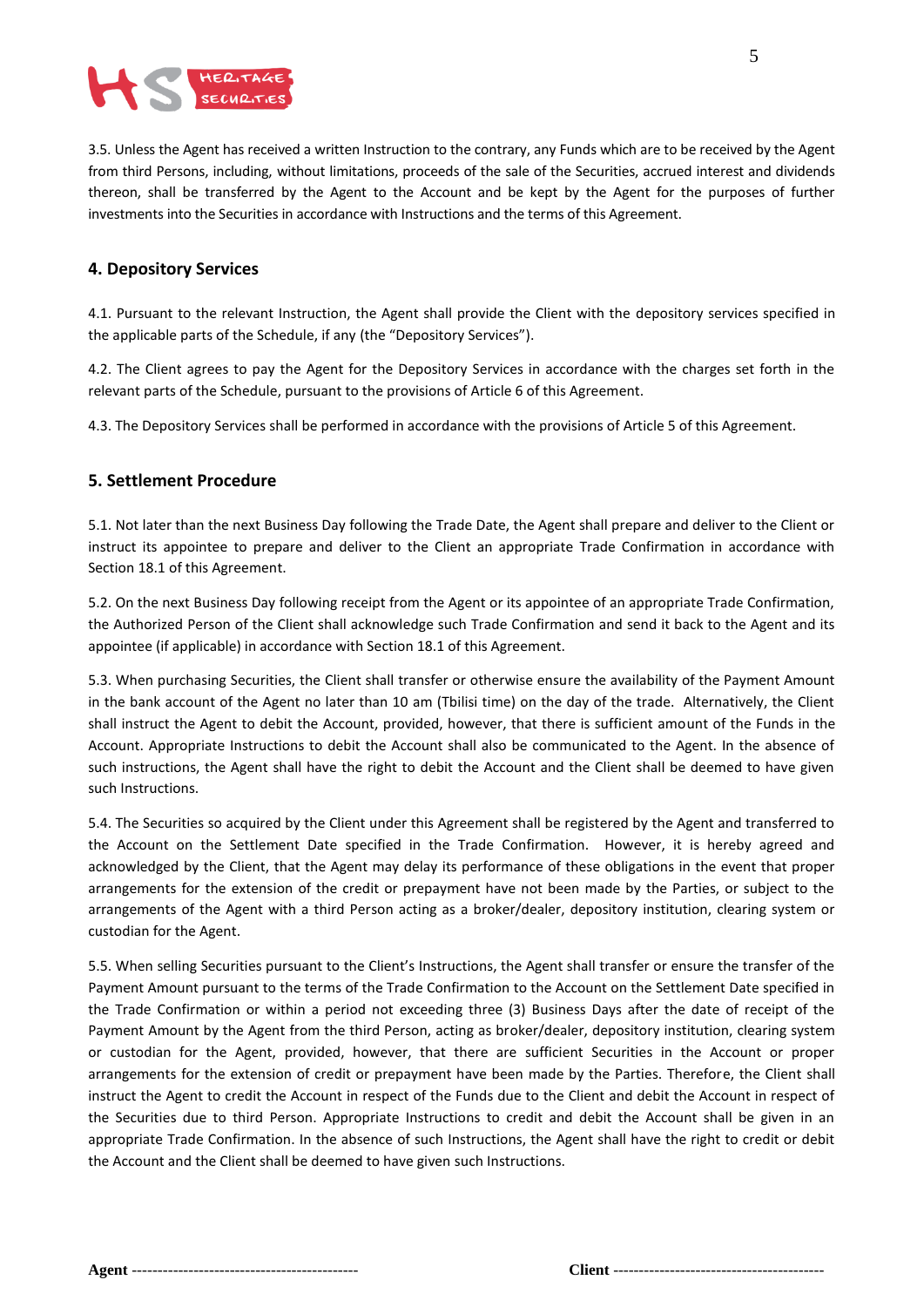

5.6. All payments due to the Parties subject to the terms and conditions hereof shall be made pursuant to the provisions of Section 18.1 of this Agreement, unless otherwise agreed by the Parties.

5.7. Any operation in respect of the Services, including Depository and other Services as specified in the Schedule, shall be performed within a time period agreed upon by the Parties, provided, however, that the Client has provided the Agent in a timely manner with documents or Instructions necessary to render the Services. If the Parties fail to establish a time period, the Agent shall perform the Services as soon as circumstances reasonably permit.

In any case, the Client agrees that the Services shall be rendered by the Agent subject and pursuant to arrangements with a third Person, acting as a depository institution, clearing system or custodian for the Agent.

5.8. The Agent shall not be liable for performance of any Instructions or executed Trade Confirmations, unless the Client has ensured the availability of sufficient amount of Funds and/or Securities in the Account. Herewith, the Parties have agreed, that upon prior agreement between the Parties, the Agent may provide the Client with the funds or securities on credit, provided, however, that such relations may be subject to an additional written agreement or agreements between the Parties. Without prejudice to the other provisions of this Agreement, in the event the Agent agrees to provide the Client with any funds and/or securities on credit, the Client shall additionally pay the Agent the Financing Cost applied on the amount of such funds and/or securities, as defined in Section 1.6, and calculated on actual/365-day basis.

5.9. The Client shall not have the right to execute any sell or buy transactions with a Person in respect of the Securities, unless the Agent acts as a party to such transactions.

#### **6. Payment of Fees**

6.1. The Parties hereby agree that the Agent's Fees for the Services, as provided in Article 3 of this Agreement, shall be included by the Agent in the Payment Amount. The Client agrees to pay to the Agent's Fees for the Services as set out in Appendix 1 hereto entitled "Schedule of Fees and Services".

6.2. Without prejudice to Section 6.1. of this Agreement, the Client shall pay the Agent its fees and reimburse reasonable expenses incurred by the Agent, if any, as set forth in 6.3 this Agreement.

6.3. The Agent's Fees and reimbursable expenses, if any, shall be paid by the Client within ten (10) Business Days upon the execution of the trade. Alternatively, unpaid fees shall be considered financed by the Agent and will be invoiced according to the terms for the Financing Cost as defined in Section 5.8.

Notwithstanding the foregoing, the Agent may debit the Account with respect to the Fees and expense reimbursement due to the Agent in the event (i) the Agent has received an appropriate Instruction from the Client in this regard or (ii) the Client fails to pay the Agent its Fees and reimburse its reasonable expenses in a timely manner in accordance with the provisions stated in the first paragraph above. In the event of insufficiency of the Funds in the Account, the Agent shall have the right to sell amount or quantity of the Securities which shall be sufficient to obtain funds in the amount of the Fees and expense reimbursement due to the Agent.

6.4. The Agent's Fees, as set forth in Appendix 1, are stated without VAT or any other applicable taxes, if any, which can be charged on the fees due to the Agent. The amount of such applicable taxes, if any, shall be stated by the Agent in its appropriate invoice for the payment of the Agent's Fees and expense reimbursement in accordance with the provisions of Section 6.3. of this Agreement.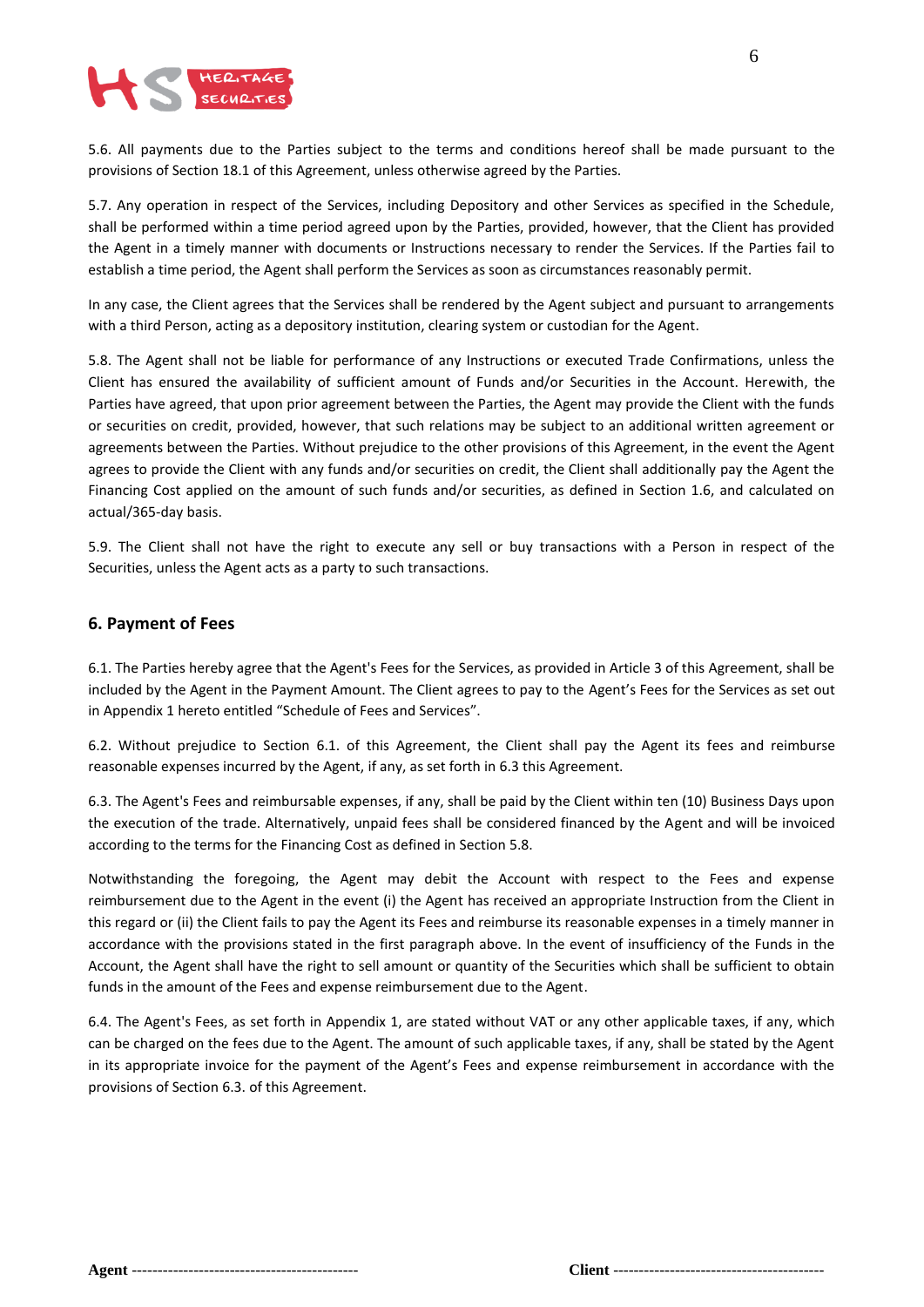

# **7. Liability of the Parties**

7.1 In the event the Client fails to fulfill its obligations arising from this Agreement and/or any applicable Trade Confirmation, the Client shall pay the Agent an interest in accordance with the Accepted Market Practice. The Client shall make such payment within three (3) Business Days upon receipt of written notice of such payment from the Agent, which notice shall be the sole evidence required to create the Client's payment obligations. The payment of interest shall not release the Client from performing its obligations.

7.2. The Agent shall compensate any losses or damages incurred by the Client only if such losses or damages are the direct result of gross negligence, bad faith or willful misconduct of the Agent. In no event shall the Agent be held responsible for (i) any actions taken by the Issuer that may affect securities holders' rights or (ii) any failure of the applicable banking and depository institutions, custodian or clearing system in remitting or crediting the Funds to be invested in the Securities or received from sale of the Securities. The Client shall not hold the Agent liable for indirect or consequential damages in any such case including, without limitation, lost profits.

7.3. Any Funds and Securities belonging to the Client or in which the Client has an interest held by the Agent or any of subagents, nominees or custodian as may be appointed pursuant to the terms and conditions herein, shall be subject to general lien and security interest for the discharge of Client's obligations to the Agent, and the Agent is hereby authorized to sell and/or purchase any and all such Funds and Securities without notice to satisfy such general lien and security interest. The Client irrevocably appoints the Agent as its attorney-in-fact with power of substitution to execute any documents for the perfection or registration of such general lien and security interest.

# **8. Legal Beneficiary and Beneficial Ownership Principles**

8.1. The Client, as beneficial owner of the Securities, agrees that the Securities may be registered in the name of the Agent as principal at the appropriate depository institution or custodian to be approved and appointed by the Agent. The Client hereby agrees, that the Agent may, in its sole discretion, appoint a third Person to act as a depository or a nominee for the Agent pursuant to the provisions of an applicable depository agreement between the Agent and such depository or custodian.

8.2. All dividends or coupon interest paid on any Securities or any funds distributed as such dividends or interest shall be deposited by the Agent to the Account, when received by the Agent. Such dividends and interest may be used by the Agent for the purposes of this Agreement pursuant to the Instructions. The Agent shall not bear any responsibility for any portion of dividends declared by the Issuer and not received by the Agent due to applicable tax withholding or any other reason which is beyond the Agent's control.

8.3. The Client shall not have the right to exercise any voting rights, take up any voting right, exercise any conversion or subscription rights, or deal with any tender offer or other offers or capital reorganizations in respect of any Securities, unless otherwise agreed in writing by the Parties.

8.4. Without prejudice to the foregoing, the Agent shall be entitled to vote the Securities or appoint its custodian or nominee to vote the Securities at its sole discretion at any general meeting of shareholders of the issuer of any Securities held hereunder with respect to the Securities.

8.5. The Client agrees that the Agent shall be entitled to commingle the Client's Securities held by the Agent with securities held by the Agent for the benefit of its other clients. Additionally, the Client acknowledges that the Agent shall not at any time be required to deliver to the Client identical assets, but shall be required to fulfil its obligations to the Client by delivery of assets of the same kind and amount.

8.6. Subject to the terms hereof, the Agent shall use all reasonable care in the performance of its duties under this Agreement and shall exercise the same standard of care that it exercises with respect to its own assets.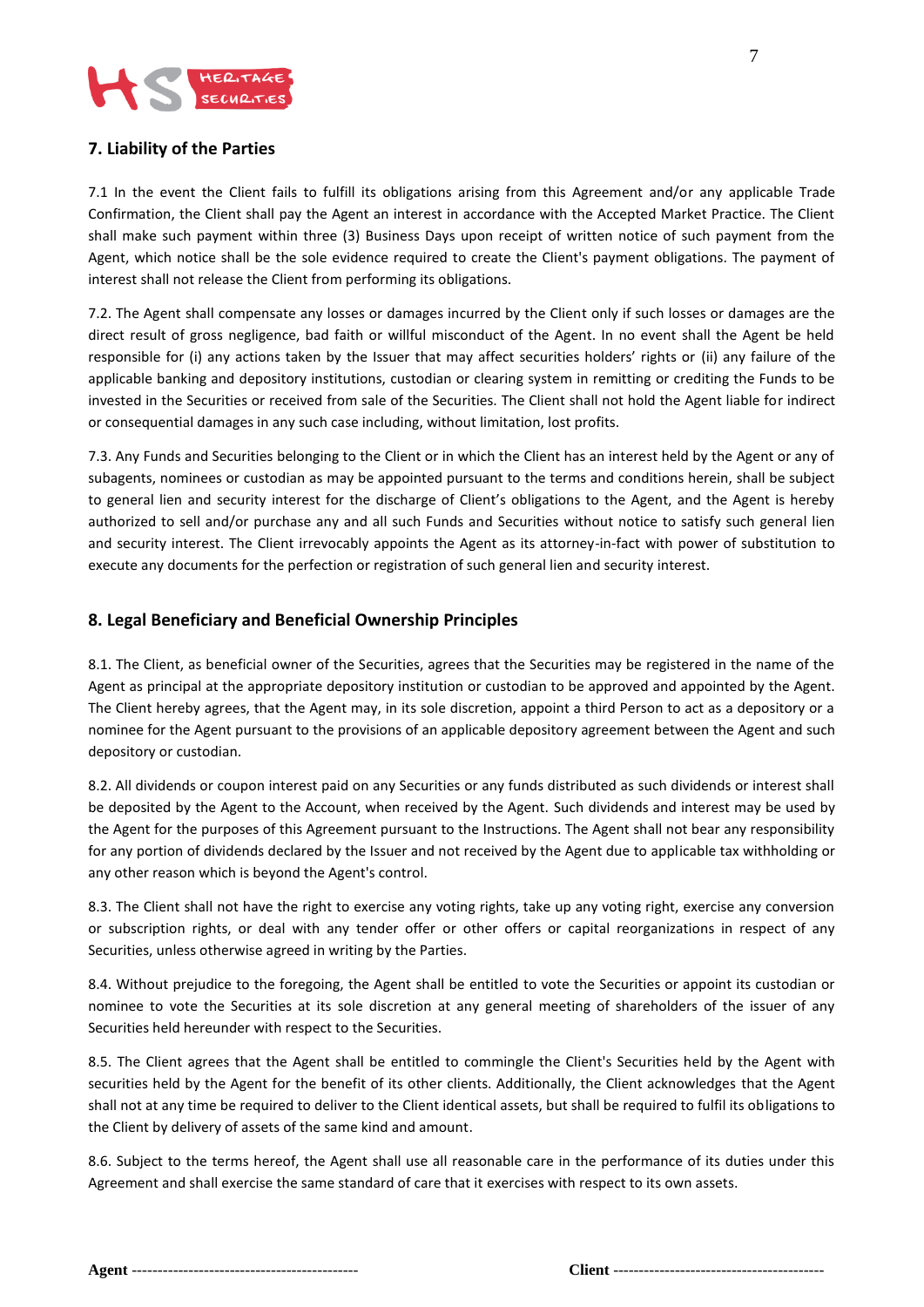

#### **9. Appointment of Agents, Custodians, Nominees, Brokers/Dealers**

9.1. The Agent shall be entitled to appoint agents, custodians, brokers/dealers and nominees, if it determines in its sole discretion it is required to trade in the Securities and to keep the Securities as well as for the purposes of registering the Securities in accordance with the provisions of Article 8 of this Agreement. The Agent shall have the right to delegate to such third Persons so appointed, any of the Services and the functions to be performed by the Agent under this Agreement, including without limitation, the registration of the Securities and the receipt of payments due on the Securities.

## **10. Representations and Warranties of the Parties**

10.1. The Client acknowledges that investing in the Securities involves certain considerations and a high degree of risk. Such risks include, but are not limited to: any political risks, confiscatory taxation, political and economic instability, likelihood of currency devaluation and currency exchange rate fluctuations, certain policies that may restrict profitability of investment opportunities, including without limitation, restrictions on investing in businesses deemed to be sensitive to relevant national interests and restrictions on the repatriation of investments or proceeds therefrom. The Client represents and warrants that it acknowledges and accepts risk factors, including those defined above in this Section, and confirms its financial ability to bear the loss of all the Securities and Funds which may occur due to such risk factors.

10.2. The Client hereby represents and warrants that:

(a) it has, and during the term of this Agreement will continue to have, full capacity and authority to enter into this Agreement and to carry out all obligations contemplated herein;

(b) if the Client is a company or other corporate body, all necessary resolutions authorizing the execution, delivery and performance of this Agreement have been obtained and such resolutions remain and will continue to remain in full force and effect as of the date hereof and during the term of this Agreement without revocation or amendment;

(c) the Client and any of its respective authorized Person(s) is not a resident of the United States or the United Kingdom for the purposes of this Agreement, and it is entering into this Agreement and any relevant transactions outside of the United States and the United Kingdom;

(d) it has taken all advice (including outside advice from Persons other than the Agent) the Client deems necessary or advisable prior to executing this Agreement or acting hereunder; and

(e) it is a qualified and experienced investor as it has been entering into investment transactions, whether on its own account or on account of another Person, directly or through the agency of another Person, with another Person who already provides financial services, being transactions of substantial size or of substantial size in relation to the Person's total wealth and the nature of which, as well as risks involved in entering into such transactions, it can reasonably be expected to understand.

10.3. The Agent hereby represents and warrants that it is duly organized and validly existing under the laws of its jurisdiction of its establishment, has full legal capacity and authority to enter into this Agreement and to carry out all its obligations contemplated herein and has taken all necessary actions (including the obtaining of necessary consents, registrations with the governmental or other regulatory bodies or authorities) to authorize the execution, delivery and performance of this Agreement.

10.4. The Client acknowledges that the Securities and the Funds held by the Agent under this Agreement shall be treated by the Agent as the Securities and the Funds of the Client, and the Agent shall not be responsible to clients of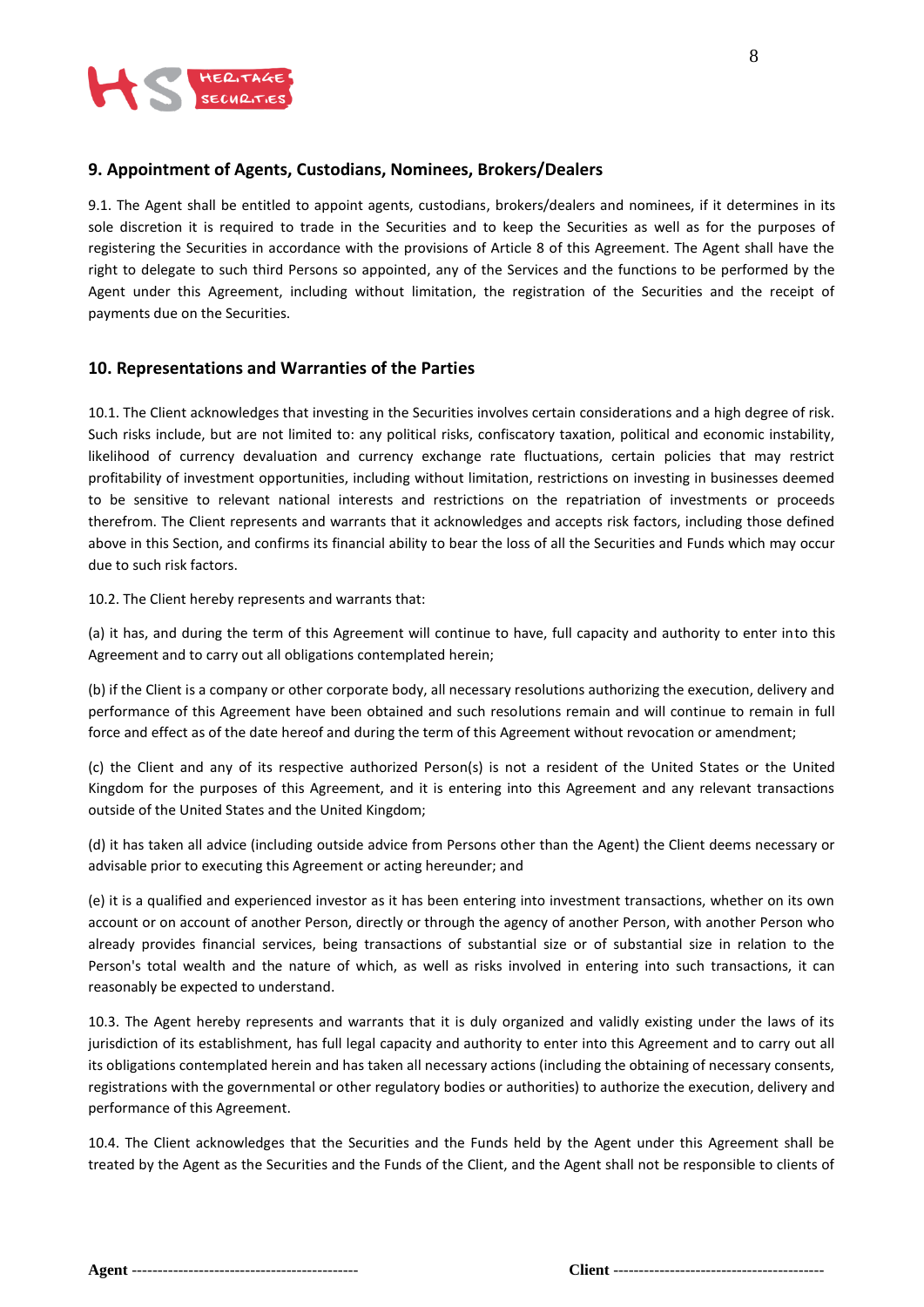

the Client, if any, whether or not the Agent is aware of such clients or the interest of such clients in the Securities and the Funds.

10.5. The Client hereby acknowledges that the Agent is not acting under this Agreement as an investment manager or investment adviser of the Client and the Agent's duty is solely to carry out the Instructions subject to terms, conditions, and limitations herein. Any information provided by the Agent to the Client, in connection with this Agreement or otherwise, shall be deemed to be provided for information purposes only and shall not constitute an offer, a recommendation, or a solicitation of an offer to buy, sell or hold any Securities.

10.6. The Client shall indemnify and hold harmless the Agent, its affiliates and its parents and their affiliates, and their respective directors, partners, officers, agents and employees (each, an "Indemnified Person") from and against any losses, claims, damages, judgments, assessments, costs and other liabilities arising out of or in connection with the Services rendered or to be rendered by the Agent and any Indemnified Person.

10.7. The Agent does not and shall not be deemed to guarantee execution of any sale or purchase of any Securities and due to market conditions it may not ensure execution of any trade order. Accordingly the Agent shall not bear any responsibility whatsoever for failure to execute trade orders except in circumstances when it has been established that such failure resulted from wilful acts of the Agent.

## **11. Statements**

11.1. The Agent agrees to send to the Client(s) with Active Account(s) monthly account statement(s) no later than 10 (ten) calendar days after the end of each month; in the event of Inactive Account, within 10 (ten) calendar days after the end of every calendar quarter. Such Statement shall be delivered by the Agent to the address or email address of the Client, as set forth in Section 18.1 of this Agreement. The Statement shall state the balance of the Account at the close of the last Business Day for the then ending calendar month. If there are Securities in the Account, the Agent shall calculate the value of such Securities pursuant to the Method of Valuation.

11.2. The Client shall notify the Agent about any discrepancy or error in the Statement within five (5) Business Days after receipt from the Agent of such Statement. In the absence of such notice, the Parties agree to consider such Statements to be correct. In the event that the Agent does not receive any notice from the Client about such discrepancy or error within the term, as set forth in this Section, the Client shall not have the right to refer to such Statements as containing incorrect data.

#### **12. Tax Issues**

12.1. The Client shall be solely responsible for all tax filings, tax returns and tax reports on any transactions undertaken pursuant to this Agreement which must be made to any relevant authority, whether governmental or otherwise, and for the payment of all unpaid calls, taxes (including, without limitation, any value-added taxes), imposts, levies or duties imposed on any principal or interest, or any other liability or payment arising out of or in connection with the Securities (the "Liabilities"); provided, however, that the Agent is solely responsible for any taxes or other obligations on fees received from the Client.

12.2. If the Laws provide for payment of any Liabilities by means of withholding from the participants of a transaction, the Agent shall make such payment or withholding at the Client's expense, provided that the Agent uses its best efforts to inform the Client of such payment or withholding prior to payment of the Liabilities hereunder. If the Laws currently in force or subsequently adopted impose any obligation or liability on the Agent for any Liabilities in their own names or on behalf of the Client, the Client shall immediately reimburse the Agent for all Liabilities.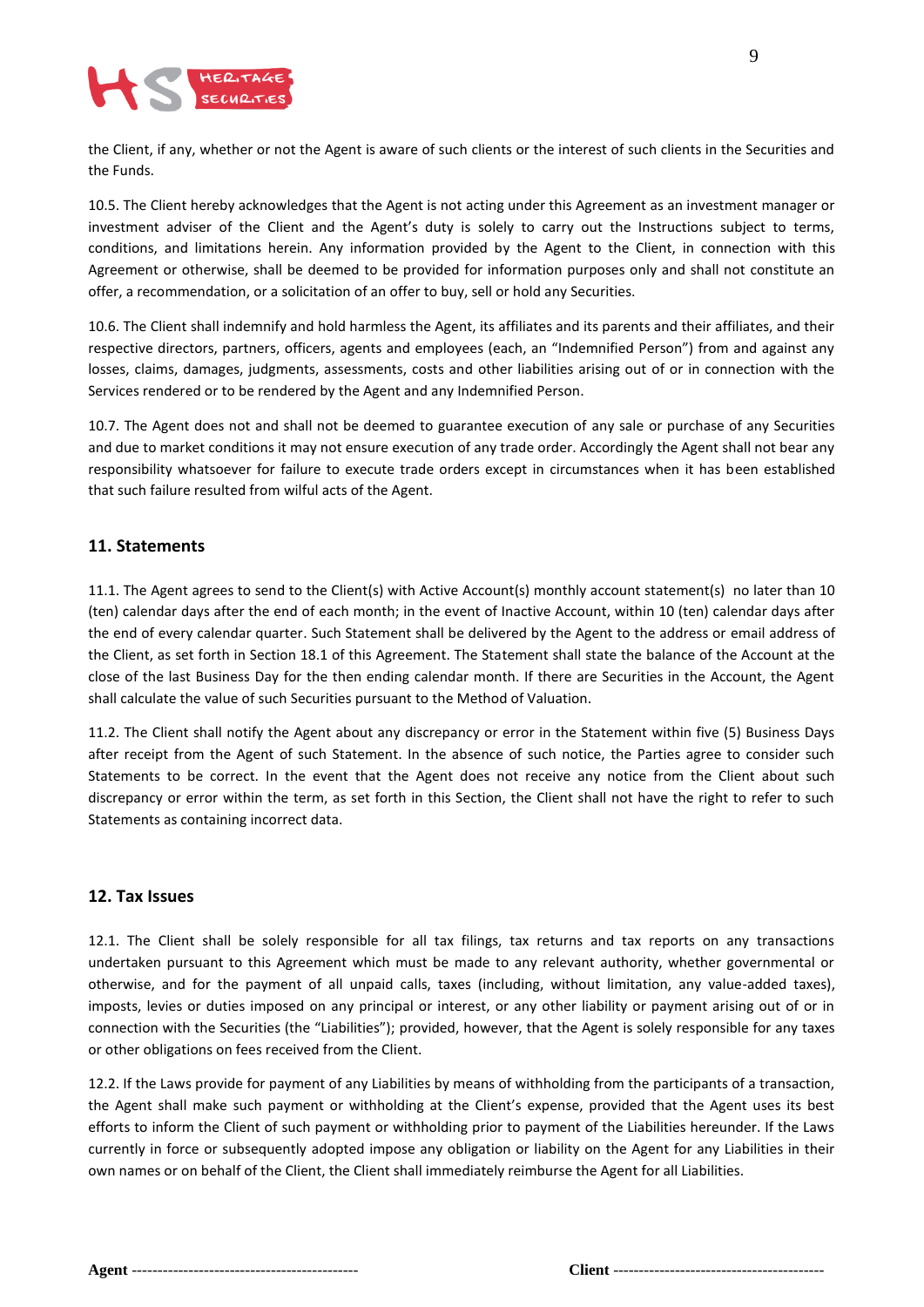

12.3. The Agent may make deductions in respect of the Liabilities, as may be required by the Laws in respect of payments and distributions related to the Securities, amounts, accruing or credited on or in respect of the Account or otherwise.

12.4. If the Client does not provide the Agent with Georgian Taxpayer's ID number and a certificate, the Agent is required by Georgian Law to withhold from the Client capital gain tax and other applicable taxes upon completion of transaction.

12.5. The obligations, as set forth in this Article, shall survive the expiration or termination of this Agreement.

## **13. Confidentiality**

13.1. All information about the Parties to this Agreement, this Agreement and its content shall be kept confidential and shall not be disclosed by either Party other than by explicit requirement under the Laws. If explicitly required to disclose any such information, a disclosing Party shall (i) submit information only to the extent required by the appropriate regulations and only to the person stated in such regulations; (ii) if allowed by the Laws, inform the other Party about any required disclosures of such information; and (iii) request that the recipient of such information not disclose it to any third parties, to the maximum extent permitted by the Law. The obligations, as set forth in this Section shall survive the expiration or termination of this Agreement.

#### **14. Assignment and Transfer of Rights and Obligations**

14.1. Either Party shall have the right to assign or transfer any or all of its rights or obligations to an Affiliate of that Party and performance of any obligation by an Affiliate shall be deemed to constitute performance by the relevant Party. This Agreement shall be binding upon the Parties and their successors and permitted assigns.

#### **15. Terms and Conditions of the Agreement**

15.1. This Agreement may be terminated by either Party with fifteen (15) days' prior written notice to the other Party, provided, however, that such termination will not affect previously accrued obligations of the Parties hereunder or any purchase or sale of Securities or any transfer of the Funds initiated by the Agent prior to the date of early termination and not completed by the termination date.

15.2. If the Client's Account is inactive with no assets on the Account for one calendar year or longer, the company has the right to close the Account without any notice. An Account may also be closed upon the Client's request as per 15.1.

15.3. Within ten (10) Business Days after the expiration or termination of this Agreement, the Agent shall promptly deliver to the Client the final Statement and transfer the Funds due to the Client to the bank account of the Client, as set forth in Section 18.1 of this Agreement, subject to the provisions of Section 6.3. of this Agreement. If, at the date of expiration or early termination of this Agreement, there are Securities in the Account, such Securities may be transferred by the Agent pursuant to the Instructions from the Client to a third Person, acting as a new custodian or nominee for the Client. If the Client does not instruct the Agent to transfer the Securities to such a third Person, the Agent in its sole discretion shall have the right to value the Securities pursuant to the Method Of Valuation and buy such Securities from the Client or to sell the Securities and transfer the relevant Funds due to the Client.

15.4. The Agent shall be entitled to deduct from the Funds all fees and other amounts due to the Agent hereunder prior to the transfer of the Funds to the Client.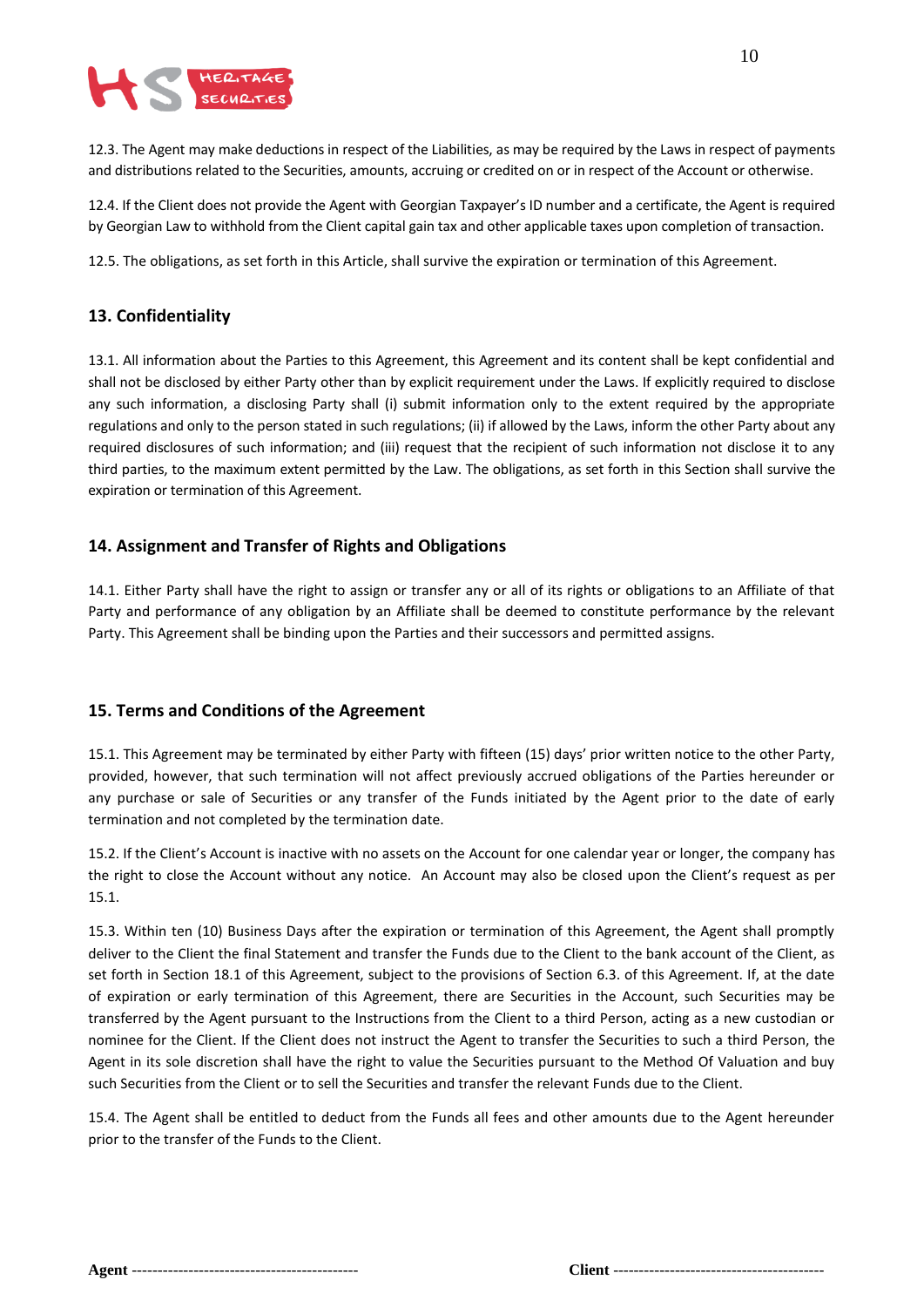

# **16. Force Majeure**

16.1. The Agent shall not be responsible for any loss, costs or damages suffered or incurred by the Client or for its failure to perform any of its obligations hereunder if it was caused by any reason beyond its control, including, without limitation, nationalization, expropriation, currency, banking or securities restrictions, acts of war, terrorism, insurrection, revolution, civil unrest, riots or strikes, acts of God, acts of any governmental body, agency, authority or official (regardless of whether the governmental body, agency, authority or official was acting within the scope of its authority), including actions of Issuers, Registrars and the Georgian Stock Exchange.

## **17. General Provisions**

17.1. Without prejudice to any other provisions of the present Agreement, the Agent reserves the right to change the terms and conditions of this Agreement (including without limitations any of the Exhibits and /or Annexes and/or schedules) at any time to reflect changes, *inter alia*, in market conditions and relevant laws. The changes shall be carried out subject to the following rules: a) If the change is to the Client's advantage, the changes shall be effected immediately and notified to the Client within 30 days; b) If the change is neither advantageous nor disadvantageous to the Client, the Agent shall give the Client, as soon as practicable, but no later than 10 days advance notification thereof; c) If the change adds a burden to the Client, Agent shall inform the Client at least 30 days in advance of the effective date of the change.

17.2. If any provision of this Agreement becomes or is deemed to be illegal, invalid or unenforceable, at any time, in any respect under the laws of any jurisdiction, neither the legality, validity or enforceability of the remaining provisions hereof nor the legality, validity or enforceability of such provisions under the law of any other jurisdiction shall in any way be affected or impaired and the invalid, illegal or unenforceable provision shall be reformed, amended, interpreted or applied so as to produce as near as may be possible the economic result intended by the Parties.

17.3. This Agreement shall supersede any previous oral or written agreements or understandings between the Parties.

17.4. The Parties agree that each of them is entitled to provide for automatic tape recording of telephone conversations between the Parties' representatives negotiating, in particular, terms of a certain Transaction and the procedure for issuing and performing the respective Instructions and orders, and the Parties shall be entitled to subsequently refer to such tape recordings as a justified proof of their actions, fact of execution of the Transaction and receipt of the Instruction. The Client hereby agrees not to object to automatic tape recording of telephone conversations in the course of which an Authorized Person of the Client and Authorized Person of Agent make a Transaction or agree on conditions, term and procedure for providing a Service to the Client.

The Client agrees that, should a dispute arise between the Parties, concerning, in particular the fact of execution of the Transaction and of agreement on all Material Terms, which, as described above, determines the availability of the Client's verbal Instruction to the Agent, the tape recording of the corresponding telephone conversation between the Authorised Person of the Client and Authorised Person of the Agent shall be reasonable and sufficient confirmation of the Parties' positions on the point of the dispute. Herewith, the Parties agree that neither Party shall object to or otherwise impede the use of such tape recording for further examination of the dispute by any arbitration court, as an objective proof of the Parties' positions in such dispute or controversy. The tape may be subject to authentication, upon request of either Party.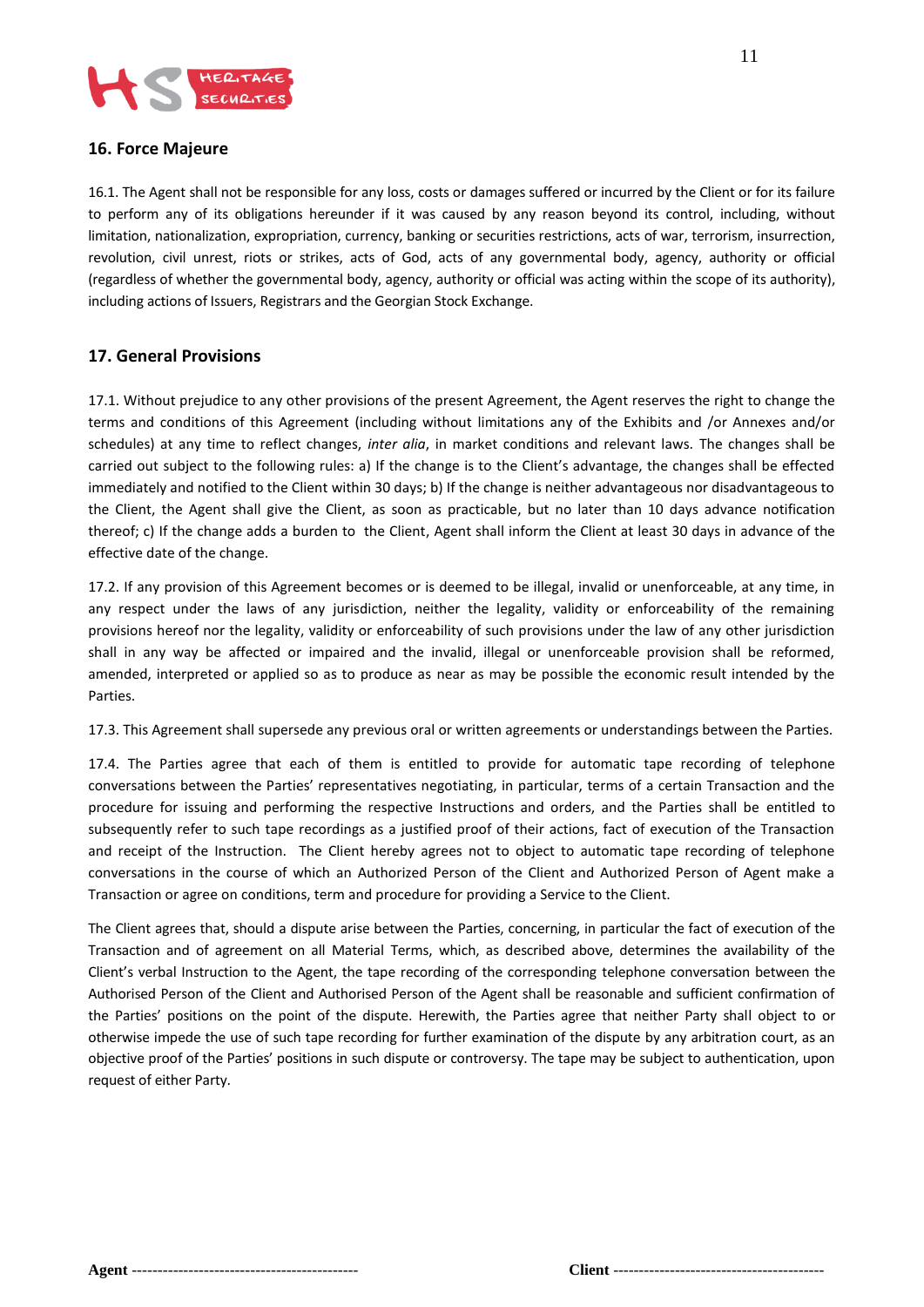

# **18. The Parties' Declaration**

18.1. The Parties hereby declare that the information, specified in this Section below and any attachments to this Agreement, are correct as of the date of execution by the parties of this Agreement. The Parties undertake to inform each other in writing without delay of any changes in such information. All notices, reports, Statements, Instructions and any other documents hereunder shall be deemed as duly delivered, if executed in writing and sent by facsimile or hand delivered to the Parties' addresses stated below.

| To the Agent |
|--------------|
|--------------|

**To the Client** 

Printed name(s) of the Authorized Person(s): \_\_\_\_\_\_\_\_\_\_\_\_\_\_\_\_\_\_\_\_\_\_\_\_\_\_\_\_\_\_\_\_\_\_\_\_\_\_\_\_\_\_\_\_ \_\_\_\_\_\_\_\_\_\_\_\_\_\_\_\_\_\_\_\_\_\_\_\_\_\_\_\_\_\_\_\_\_\_\_\_\_\_\_\_\_\_\_\_

|                                                                 | Signature(s) of the Authorized Person(s): |  |
|-----------------------------------------------------------------|-------------------------------------------|--|
|                                                                 |                                           |  |
|                                                                 | Address:                                  |  |
| <b>JSC Heritage Securities</b>                                  |                                           |  |
| 29 I. Chavchavadze Avenue                                       |                                           |  |
| 0179 Tbilisi, Georgia                                           |                                           |  |
| Tel: (+995 32) 197745                                           |                                           |  |
| Email: sales@heritagesecurities.ge                              |                                           |  |
|                                                                 |                                           |  |
|                                                                 |                                           |  |
| Tel:                                                            | Tel:                                      |  |
| Email:                                                          | Email:                                    |  |
|                                                                 |                                           |  |
|                                                                 | <b>Bank account No.</b>                   |  |
| For USD transfers:                                              |                                           |  |
| <b>Beneficiary: JSC Heritage Securities</b>                     |                                           |  |
| Acc. No. GE88LB0113190141724003                                 |                                           |  |
| Beneficiary's Bank: JSC Liberty Bank, Georgia                   |                                           |  |
| <b>SWIFT: LBRTGE22</b>                                          |                                           |  |
| Corr. Acc.: 04422999<br><b>Intermediary/Correspondent Bank:</b> |                                           |  |
| Deutsche Bank Trust Company Americas<br>New York, USA           |                                           |  |
| <b>SWIFT BIC: BKTR US 33</b>                                    |                                           |  |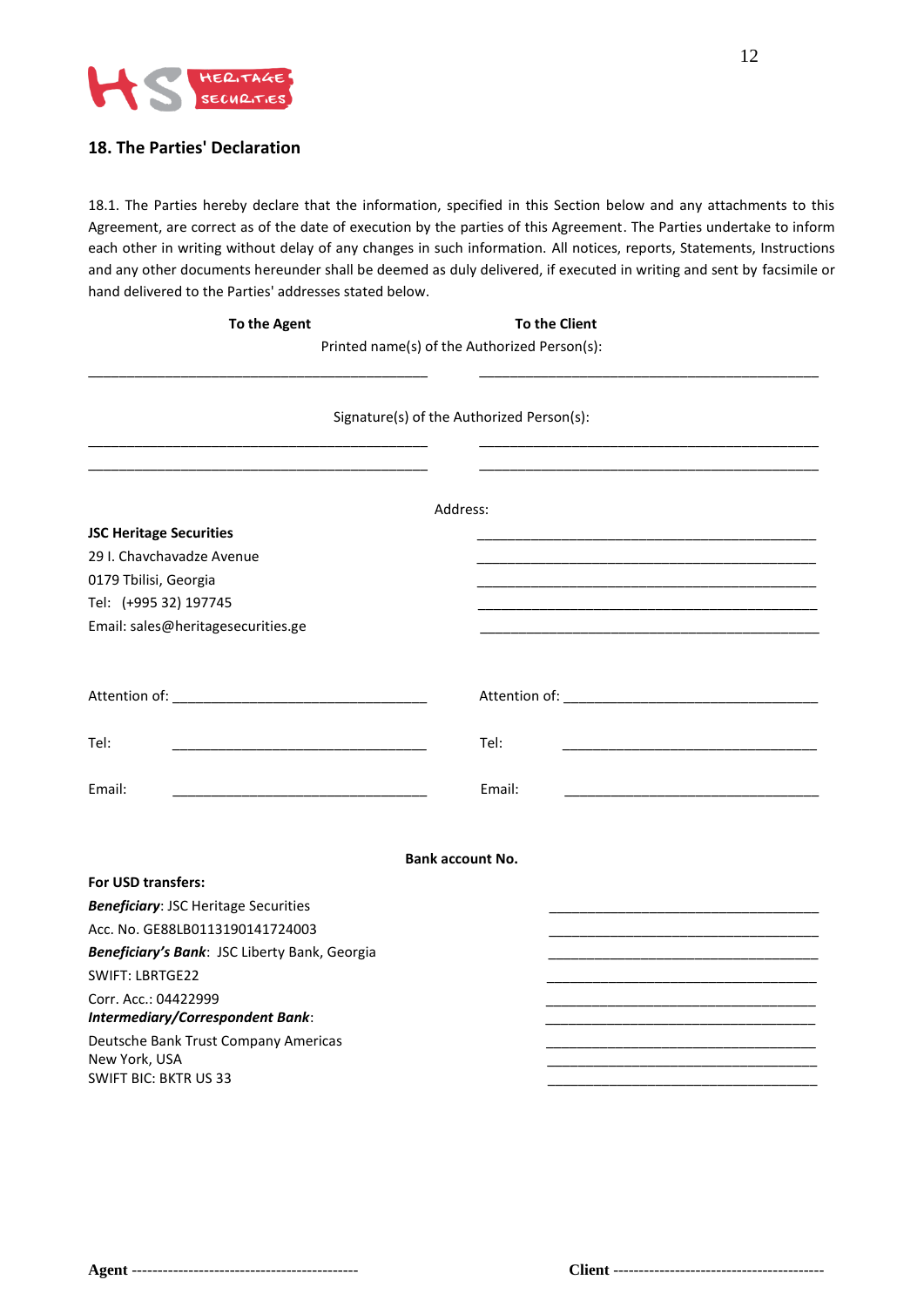

#### **19. Governing Law and Dispute Settlement**

19.1. This Agreement and its enforcement shall be governed by and construed pursuant to the laws of Georgia, without regard to principles of conflicts of laws thereof. Any legal action or proceeding with respect to this Agreement shall be brought in the Georgian courts. The Parties irrevocably accept the exclusive jurisdiction of the aforesaid courts and hereby further irrevocably agree not to plead or claim in any other court.

IN WITNESS WHEREOF the Parties have caused this Agreement to be executed in English in two (2) original copies, one (1) for each of the Parties on the above mentioned date.

| <b>JSC Heritage Securities</b> |                      |        |  |
|--------------------------------|----------------------|--------|--|
|                                | (name of the Client) |        |  |
| By:                            | By:                  |        |  |
| Name:                          | Name:                |        |  |
| Title:                         | Title:               |        |  |
|                                |                      | (seal) |  |
|                                |                      |        |  |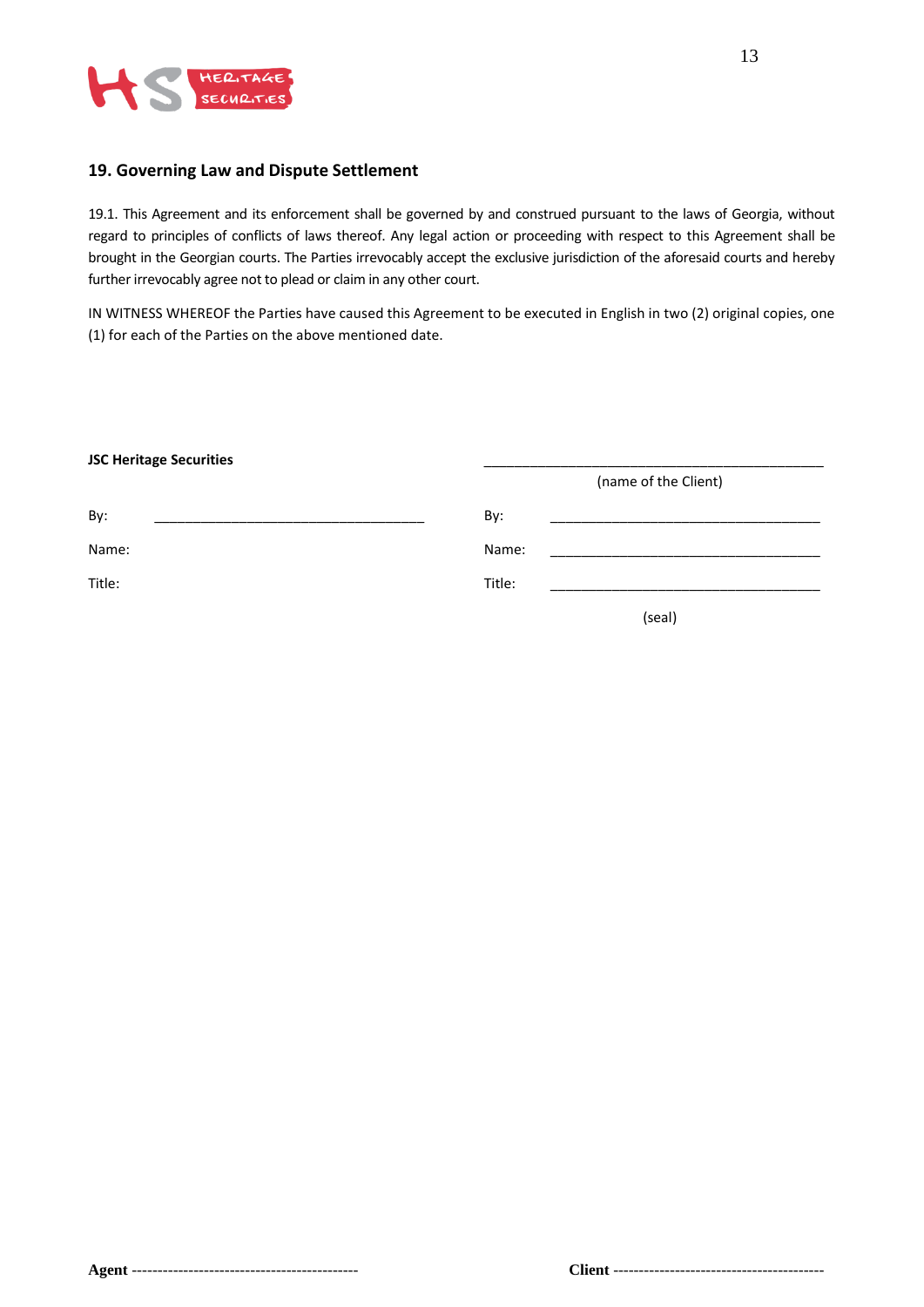

# APPENDIX I

# **Schedule of Fees and Services**

|  |  |  | 1. Depository Services |  |
|--|--|--|------------------------|--|
|--|--|--|------------------------|--|

| <b>Description</b>                                                                          | Fee in GEL*<br><b>Payment Terms</b> |                                                                                                                                                                       | <b>Note</b>                                                                                                                                                                     |
|---------------------------------------------------------------------------------------------|-------------------------------------|-----------------------------------------------------------------------------------------------------------------------------------------------------------------------|---------------------------------------------------------------------------------------------------------------------------------------------------------------------------------|
| Account opening                                                                             | per account                         | 0                                                                                                                                                                     |                                                                                                                                                                                 |
| Account closing                                                                             | per unit                            | $\pmb{0}$                                                                                                                                                             |                                                                                                                                                                                 |
| Securities Safekeeping Fee                                                                  | per month                           | 0.017% of the total market<br>value of the securities portfolio, and international<br>determined pursuant to the<br>Method of Valuation (min. 25) dematerialized form | Applicable to both local<br>securities traded in                                                                                                                                |
| Receiving Georgian securities<br>(crediting Client's account)                               | per transaction<br>0                |                                                                                                                                                                       | + related registration<br>costs                                                                                                                                                 |
| Delivering Georgian securities<br>(debiting Client's account)                               |                                     |                                                                                                                                                                       | + related registration<br>costs                                                                                                                                                 |
| - within the Agent's nominee system                                                         | per transaction                     | $\mathbf 0$                                                                                                                                                           | + related registration<br>costs                                                                                                                                                 |
| - outside the Agent's nominee system per transaction                                        |                                     | $\mathbf 0$                                                                                                                                                           | + related registration and<br>travel costs                                                                                                                                      |
| Receiving and delivering foreign<br>securities (crediting and debiting<br>Client's account) | per transaction                     | 50                                                                                                                                                                    |                                                                                                                                                                                 |
| Conversion of local shares into GDRs                                                        | per share                           | $0.01$ and<br>$$0.06**$                                                                                                                                               | + Transaction costs<br>(registrar, depository,<br>custody, etc.)                                                                                                                |
| Blocking/unblocking/pledge/gift of<br>securities                                            | per transaction                     | 0.2% of market value (min. 10;<br>max. 500)                                                                                                                           |                                                                                                                                                                                 |
| <b>Outgoing Money Transfers</b>                                                             | per transaction                     | a) 0.07% (min. 1)<br>b) 0.2% (min. 15<br>15USD/EUR/GBP equivalent in<br>GEL)                                                                                          | a) GEL<br>b) USD / EUR / GBP                                                                                                                                                    |
| 2. Brokerage Services                                                                       |                                     |                                                                                                                                                                       |                                                                                                                                                                                 |
| <b>Description</b>                                                                          | <b>Payment Terms</b>                | Fee in GEL*                                                                                                                                                           | <b>Note</b>                                                                                                                                                                     |
| <b>EQUITIES</b>                                                                             |                                     |                                                                                                                                                                       |                                                                                                                                                                                 |
| Execution of the Client's Instruction to<br>buy/sell local shares                           | per trade                           | $0.5\%$ – 2% of the trade<br>amount (min. 10)                                                                                                                         | The exact amount of the fee<br>shall depend on the Security,                                                                                                                    |
| Execution of the Client's Instruction to<br>buy/sell local shares                           | per trade                           | $0.5\%$ – 2% of the trade<br>amount (min. USD 20<br>equivalent in GEL)                                                                                                | order size and the specific<br>nature of the Instructions<br>(e.g. market-order, limit-<br>order) and shall be agreed by<br>the Parties prior to the<br>execution of the trade. |

 $\overline{\phantom{a}}$